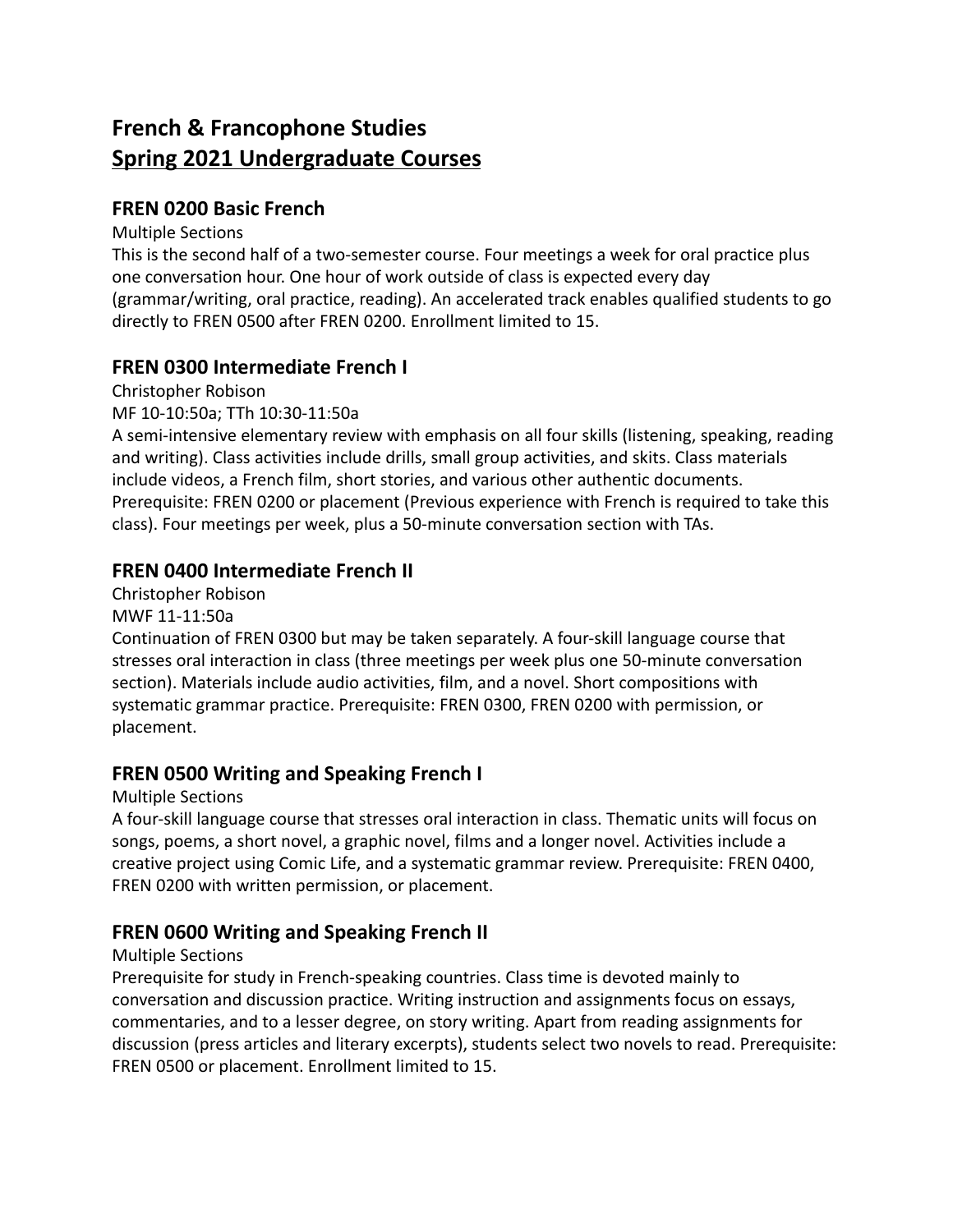### **FREN 0720G L'art de la nouvelle**

Thangam Ravindranathan

MWF 12pm-12:50pm

In this course we shall study a range of examples of the nouvelle or short story, from 19th century realist and fantastic literature (Maupassant, Flaubert, Colette) to modern French and Francophone texts (Sartre, Camus, Djebar, Redonnet, Quiriny). Emphasis will be on formal analysis, major genres/movements (realism, the fantastic, existentialism, anti-/post-colonial critique, "post-modernism") and the short story's capacity to offer forms of social critique. We will also read some secondary theoretical materials (Freud, Sartre, Barthes, Todorov, Piglia, Samoyault). Taught in French.

# **FREN 0950A Advanced Written and Oral French: Traduction**

Stéphanie Ravillon

MWF 10am-10:50am

An introduction to the theory and practice of translation, this course will be designed to expand students' range and appreciation of written styles and registers and will be based on translation exercises and texts reflecting different types of written and oral communication. Texts will range from literary texts (excerpts from novels, plays, comic books...) to journalistic texts (articles from newspapers...). Class activities will also include comparative studies of translated texts, as well as grammar review and vocabulary work. Course taught in French. Written translations to and from French. Prerequisite: FREN 0600 or equivalent. Enrollment limited to 18. Instructor permission required.

# **FREN 1020C Le Mariage dans la littérature médiévale: la violence et le "problème" du corps**

Alani Hicks-Bartlett

TTh 9-10:20a

After first gaining a foundational understanding of how marriage was portrayed in seminal Medieval theoretical texts and how it was discussed in Medieval literature, in this course we will examine a wide range of genres—treatises, biblical exegesis, debate literature, fabliaux, and epic and lyric poetry—that will help us carefully investigate literary representations of women and wives in Medieval French literature. Taught in French.

# **FREN 1120F L'enfer, c'est les autres**

Thangam Ravindranathan

F 3pm-5:30pm

In this course we will read a selection of plays by notable 20th century French and Francophone writers, and consider how the dramatic form organizes and complicates questions of representation, subjectivity, body, politics and voice. Authors include Sartre, Camus, Genet, Beckett, Césaire, Koltès, Duras, Sarraute, Ndiaye, Redonnet. Secondary readings by Adorno, Deleuze, Kristeva amongst others. Taught in French. Prerequisite: a course at the 600- or 700-level or equivalent proficiency. Contact the instructor to verify your proficiency if you have not taken French at Brown.